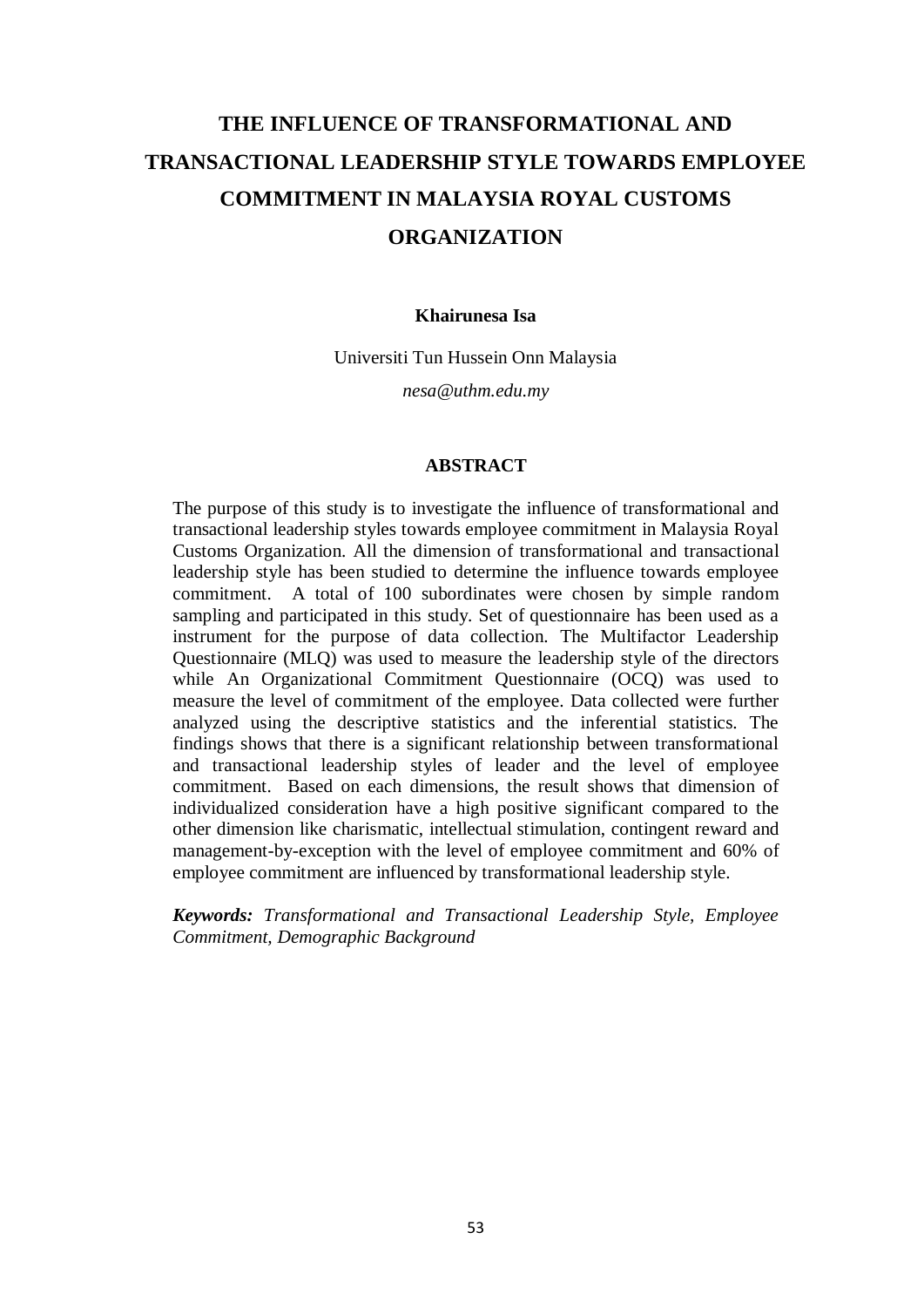# **1. INTRODUCTION**

# **1.1 Background**

Leadership is one of the important elements in an organization which is it serves as a key driver of performance in the organization. Leadership is the most widely studied concept in social sciences (Greenberg & Baron, 2003). Most researcher usually defined leadership based on their individual perspective and the aspect of the phenomenon of most interests them. Cameron and Quinn (2006) asserted that there is a need for leaders to constantly evaluate their strategic position and align the organization's overall mission, goals and objectives with a philosophical purpose for the continued existence of the organization. With that matters, all leaders do need applied a suitable leadership style for the sake to influence employee commitment in the organization. Leadership style can be defined as a mix of consideration and structure that is exhibited in the leader role (Fleishman, 1969). In the simple words, leadership style is the manner and approach of providing direction, implementing plans, and motivating people in the organization. Past researcher (Burn, 1978; Bass, 1989; Yulk, 2002) agree that there are no exactly leadership style can be defined as a effective leadership style but how leaders used their skill to applied the right leadership style according to the situation. Transactional and transformational leadership has been of great interest to many researchers in the current contemporary era. Using either transformational or transactional leadership behavior helps in the success of the organization achievement (Laohavichien et al., 2009) especially in term of in predicting subordinates' satisfaction with their leaders (Bennett, 2009). Burn (1978) identified two types of leadership styles; Transformational and Transactional. Transformational leadership is based on more than compliance of followers that involve shift in the belief, the needs, and the values of followers. Transactional leadership involves an exchange relationship between leaders and followers such that followers receive wages or prestige for complying with a leader's wishes.

## **1.2 Statement of the problem**

Malaysia Royal Custom is one of the public sector agencies which is the mission are to preserving national security and well-being of the people through revenue collection services, facilitation of trade and industrialization and ensuring adherence to the laws through efficient and effective means. Accordingly that mission one of the major strategies used is by focus on improving service delivery in the public sector as a platform to enhance the dividends of good governance to the population. However, the department is still not able to achieve the mission caused of several factors such as public complaints about their services, case of corruption, official misconduct during their duties, lack of commitment to improve administrative efficiency and effectiveness and lack of commitment to decentralize administrative function and power (Adamolekun & Ayeni, 1990). Therefore this study try to examine the influence of leadership on employee commitment in Malaysia Royal Custom. The central focus of the study was on the important role of leaders have to play in creating a conducive work environment, setting mission and goals, allocating and directing resources for optimal performance, all of which collectively influenced employee commitment and performance. Apart from the effects of leadership on employee behavior and attitudes generally, many researchers have long been interested in employee commitment, which largely encompasses motivation and job satisfaction (Locke and Latham, 1990 & Meyer et al., 2004).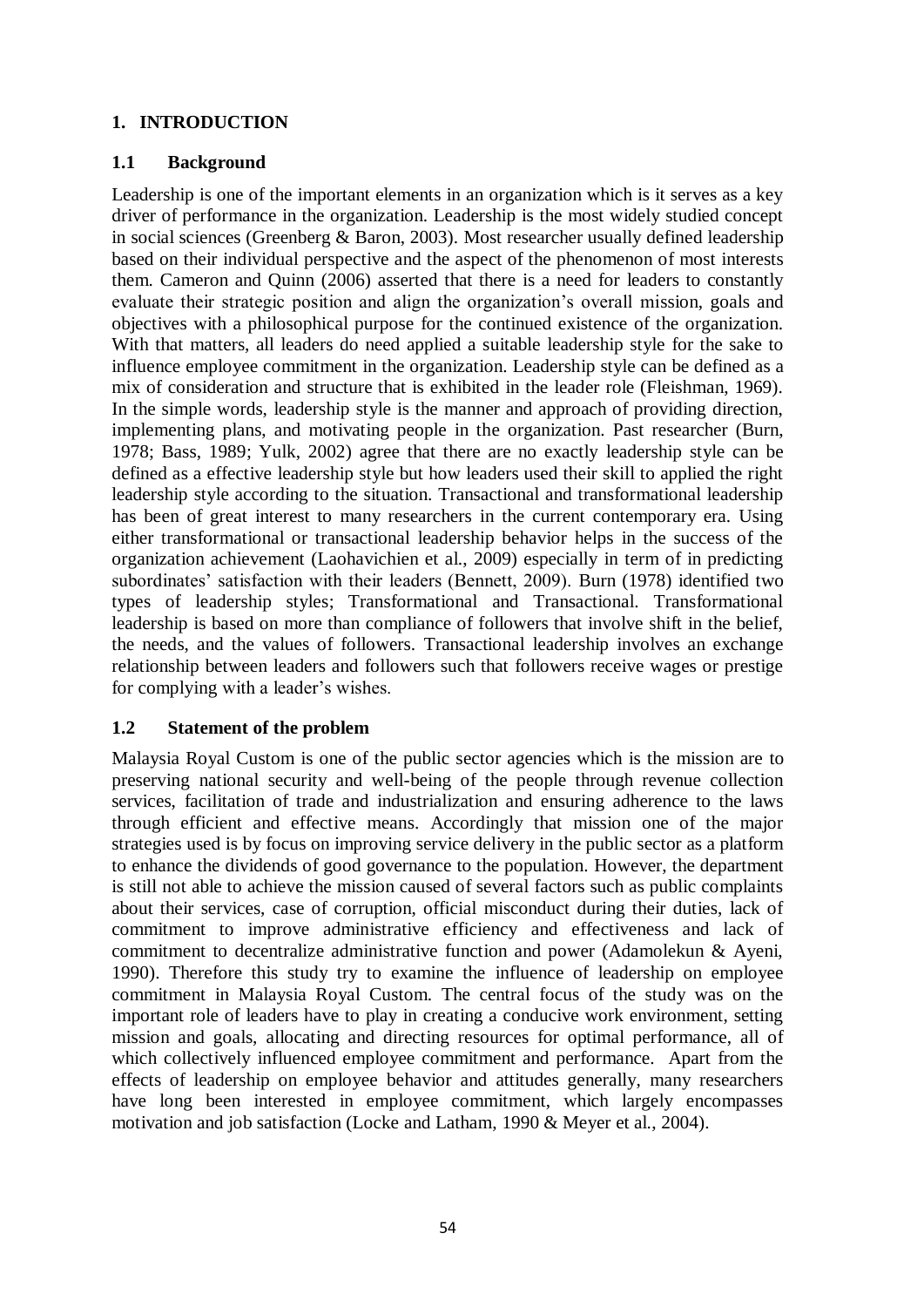# **1.3 Purpose of Study**

The purpose of this study was to identify the influence of transformational (idealized influence, motivational inspiration, intellectual stimulation and individualized consideration) and transactional (contingent reward and management-by-exception) leadership styles towards employee commitment in Malaysia Royal Customs Organization. All the dimension of transformational and transactional leadership style has been studied to determine which the significant factors that influenced employee commitment is.

## **1.4 Research Question**

- 1. Does transformational leadership style (as symbolized by idealized influence, motivational inspiration, intellectual stimulation and individualized consideration) have effect on employee commitment to the Malaysia Royal Custom?
- 2. Does transactional leadership style (as symbolized by contingent reward and management-by exception) have effect on employee commitment to the Malaysia Royal Custom?

# **2. LITERATURE REVIEW**

#### **2.1 THE DIMENSION OF TRANSFORMATIONAL AND TRANSACTIONAL LEADERSHIP STYLE**

The theory of transformation-transactional leadership can be best explained as a difference in what leaders and subordinates have to offer in a work relationship. Transformational leadership influences both the micro (individual) and macro level of an institution by transforming followers from their "everyday selves" to "better selves", by appealing to their higher order intrinsic needs, bypassing vision of short-term goals, and becoming motivated by organizational goals rather than self-interests (Judge & Piccolo, 2004; Yukl, 1989). The study of Jansen et al., (2009) concluded that the transformational leadership behaviors contribute significantly to exploratory innovation while transactional leadership behaviors facilitate improving and extending existing knowledge and are associated with exploitative innovation. In another study transformational leadership had big influence on employees' performance and innovation than transactional leaders (Boerner et al., 2007) as well as it was more significantly associated with team cohesiveness, work unit efficacy and organizational learning as compared to transactional leadership (Stashevsky and Koslowsky, 2006).

In contrast transactional leadership is a more conventional style in which work is exchanged for resources. A transactional leader influences subordinates by rewards in exchange for their efforts (contingent rewards), follows workers closely and takes corrective actions when required (management by exception – active), or passively manages employees and takes measures when necessary (Bono & Judge, 2004; Judge & Piccolo, 2004). Study of Chen et al., (2005) found that followers were satisfied with the contingent reward dimension of transactional leaders and individualize consideration of transformational leaders. Transactional leadership is based on the notion of a social exchange, as opposed to personal growth and change. Leaders control followers' behaviors by authority and power on the one hand and satisfying followers' needs on the other. The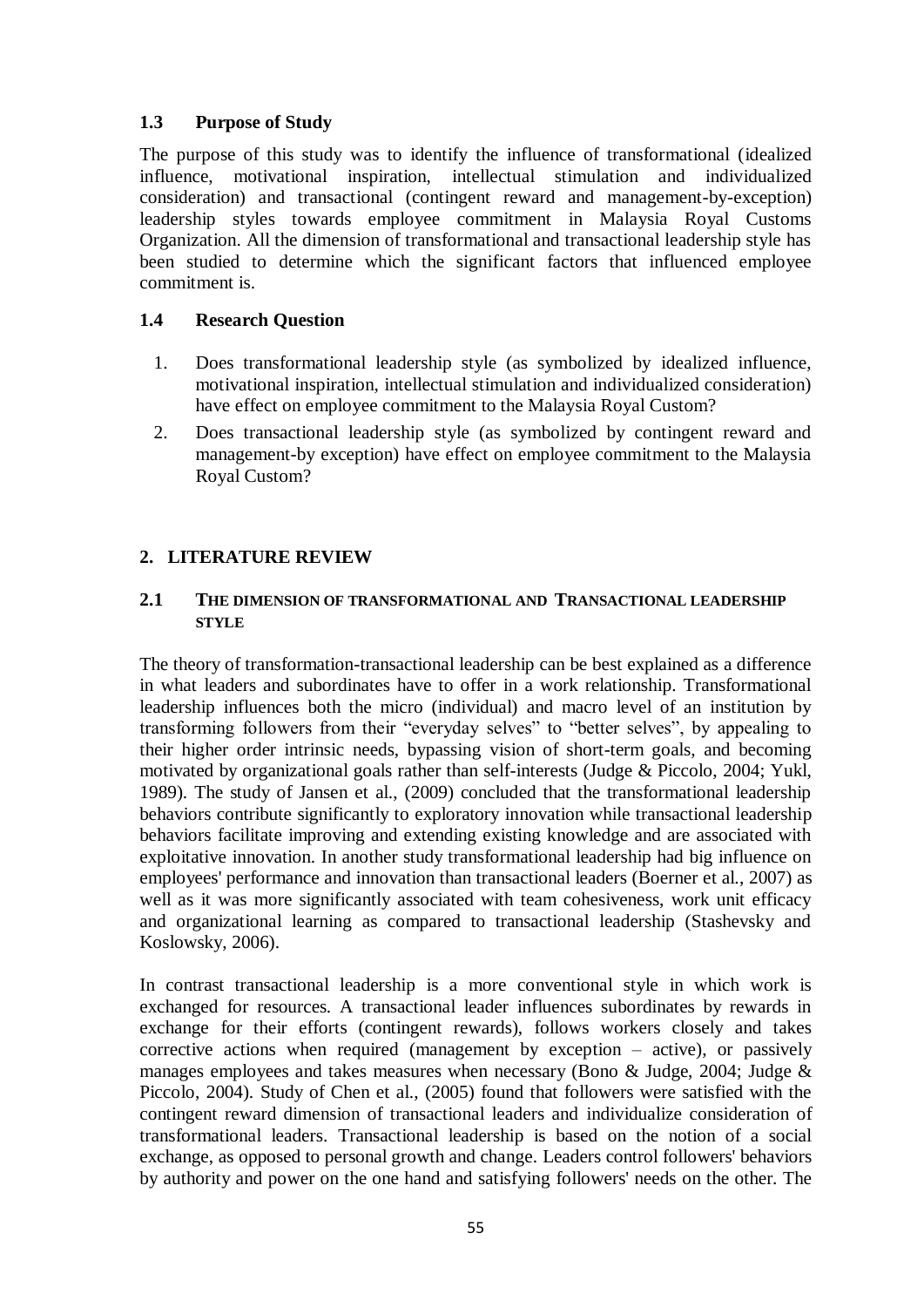type of leader believes that the unfair evaluation of staffs opinion and feelings result in job dissatisfaction, and by eliminating any evaluation, they will free the staff to perform to their peak ability. Leaders offer organizational resources in exchange for followers' compliance and responsiveness.

#### **3. EMPLOYEES' COMMITMENT**

Employee commitment has typically been viewed as the relative strength of an individual's identification with the involvement in an organization as well as his or her willingness to exert effort and remain in the organization. Commitment as outcome has been related to leadership (Walumbwa, et al., 2005). It is important for the organisation to know what are the factors that contribute and plays important role or have big impact in boosting the commitment of the employees. Leadership styles is essential in order for an organization to successfully implement business strategies, achieving their goals, gain competitive advantage and optimizing human capital that encourage employee commitment. A review of organizational commitment research literature by Meyer and Allen (1991), and corroborated by Dunham, Gruba and Castaneda (1994), identified three types of organizational commitment: *affective, continuance and normative.* Affective commitment is defined as employee emotional attachment to, identification with, and involvement in the organization and its goals. It results from an individual and organizational value congruency. Steers (1977) identified factors which help create intrinsically rewarding situations for employees to be antecedents of affective commitment. Continuance commitment is defined as willingness to remain in an organization because of personal investment in the form of nontransferable investments such as close working relationships with coworkers, years of employment in a particular organization, involvement in the community in which the employer is located, and other benefits that make it too costly for one to leave and seek employment elsewhere while Normative commitment is induced by a feeling of obligation to remain with an organization. This is an almost natural predisposition to be loyal and committed to institutions such as family, marriage, country, religion and employment organization as a result of socialization in a culture that places a premium on loyalty and devotion to institutions. This view of commitment holds that an individual demonstrates commitment behavior solely because she or he believes it is the moral and right thing to do. This feeling of moral obligation is measured by the extent to which a person feels that he or she should be loyal to his or her organization, make personal sacrifice to help it out and not criticize it (Wiener and Verdi, 1980).

## **4. RESEARCH METHODOLOGY**

This study focused on leadership characteristic as defined by transformational and transactional leadership in the MLQ full range by Avolio and Bass (1985) and its influenced with the three-component dimensions of employee commitment questionnaire espoused by Meyer et al., (1993). The population of this study consisted of custom officer in the Headquarters Malaysia Royal Custom. A total of 100 subordinate were chosen by simple random sampling as a respondent. Set of questionnaire were self-administrated to participants after short briefing session to all respondent. The written questionnaire consisted of three main part which is (i) respondent background; (ii) leadership style and (iii) employee commitment.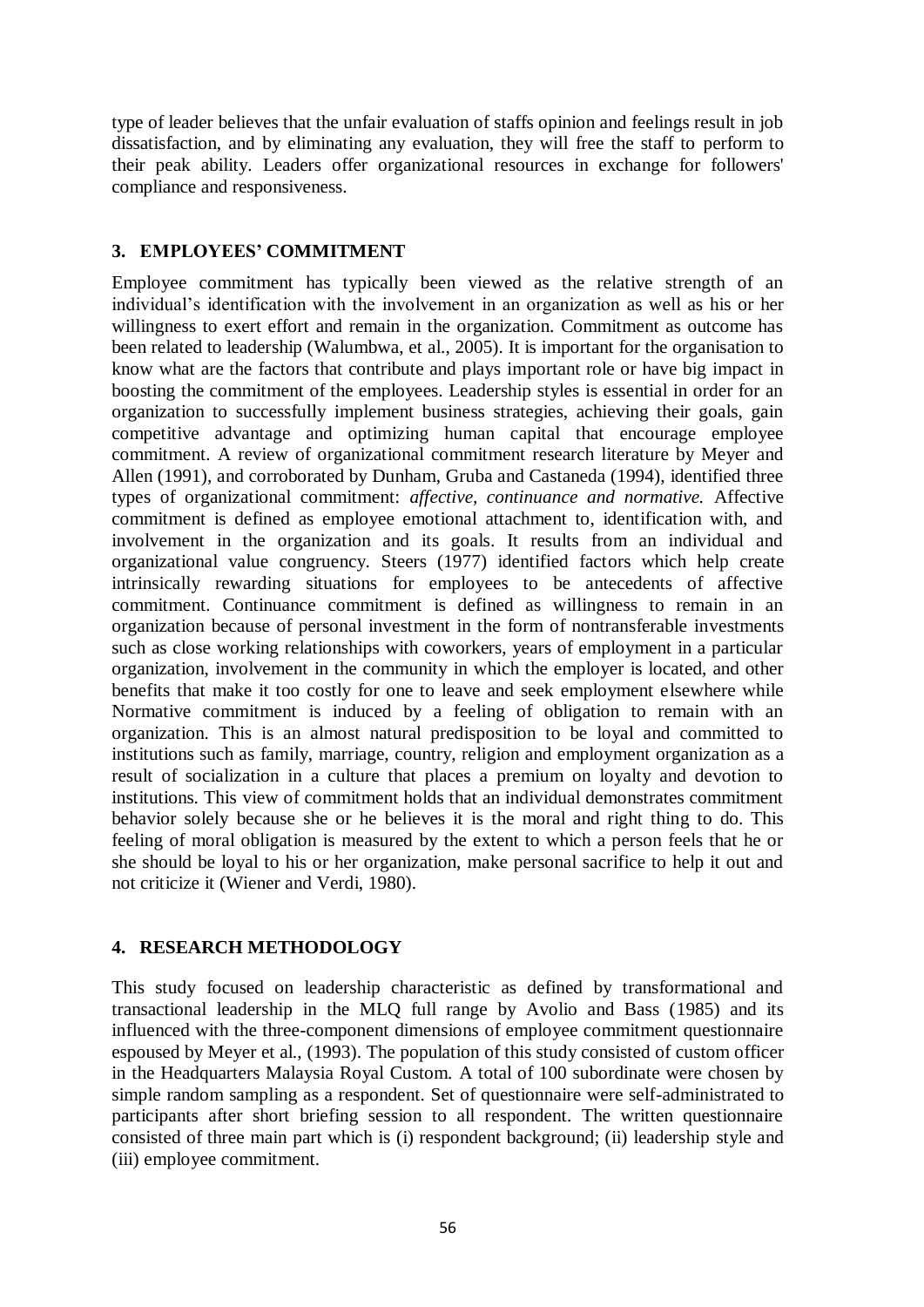#### **5. RESEARCH FINDING AND DISCUSSION**

About 120 set of questionnaires distributed, 100 were returned representing 80% of the total number distributed. The gender showed 57% are women and the rest is men. The age composition showed that 40% of the sampled respondents were within 21–50 years old. In terms of educational qualification majority respondents had first degree (75.5%), followed by diplomas (4.1%) and certificates.

The main objective of this study was to show the important relationship between leadership style and employees' commitment in the organization. In the other hand, this study try to determined the roles that leaders have to play in creating a conducive work environment, set an organization vision and goals as well as manage interrelationships to enhance subordinate commitment and organizational effectiveness. The results show that transformational leadership factors have relationship with the three-component dimension of employee commitment in Malaysia Royal Customs Organization. The reliability of transformational is Cronbach's Alpha 0.955, transactional is 0.746 while employee commitment is 0.774. Results show that Transformational factors are positively related to total commitment factor. For instance, affective commitment is highly correlated with individualized consideration at  $r=0.860$  and inspirational motivation at  $r=0.610$ . This finding is consistent with that of Bycio et al. (1995): that the inspirational aspects of transformational leadership enhance affective commitment, but according to Baharuddin (2004) charismatic dimension is more significant towards employee commitment compared to individualized consideration. Whenever, transactional were found is average correlated with employee commitment at r=0.48.

The regression results showed that all the dimensions of transformational factor have a significant relationship with employee commitment with the  $R_2$  values are .600. It is means that employee' commitment influenced by transformational leadership style about 60% while individualized consideration were found as a significant dimension to influenced employee' commitment with significant value .001.

#### **6. CONCLUSION**

This study examined how employees' perceptions of transformational and transactional attributes influence their commitment to the Malaysia Royal Customs using the MLQ factors developed by Avolio and Bass (1991) and the three-component dimension of OCQ developed by Meyer et al., (1993). The study established some correlations between employees' perceptions of leadership factors and their commitment to organizations. The study also used hierarchical regression analysis to determine the level of prediction of organizational outcome variables that could be attributed to transformational and transactional leadership factors. The summary of these findings showed that there are positive correlations noted between transformational and transactional leadership style towards employee commitment at different level of relationship. It's mean that transformational dimension of individualized consideration is highly correlated with employee commitment while each dimension of transactional which is contingent reward  $(r=0.492)$  and management-by-exception  $(r=0.370)$  were found with average correlated with employee commitment. As a main finding of this research stated that 60% commitment of employee influenced by of leadership style while individual consideration were significant factor that contributed to employee commitment. Agreed with this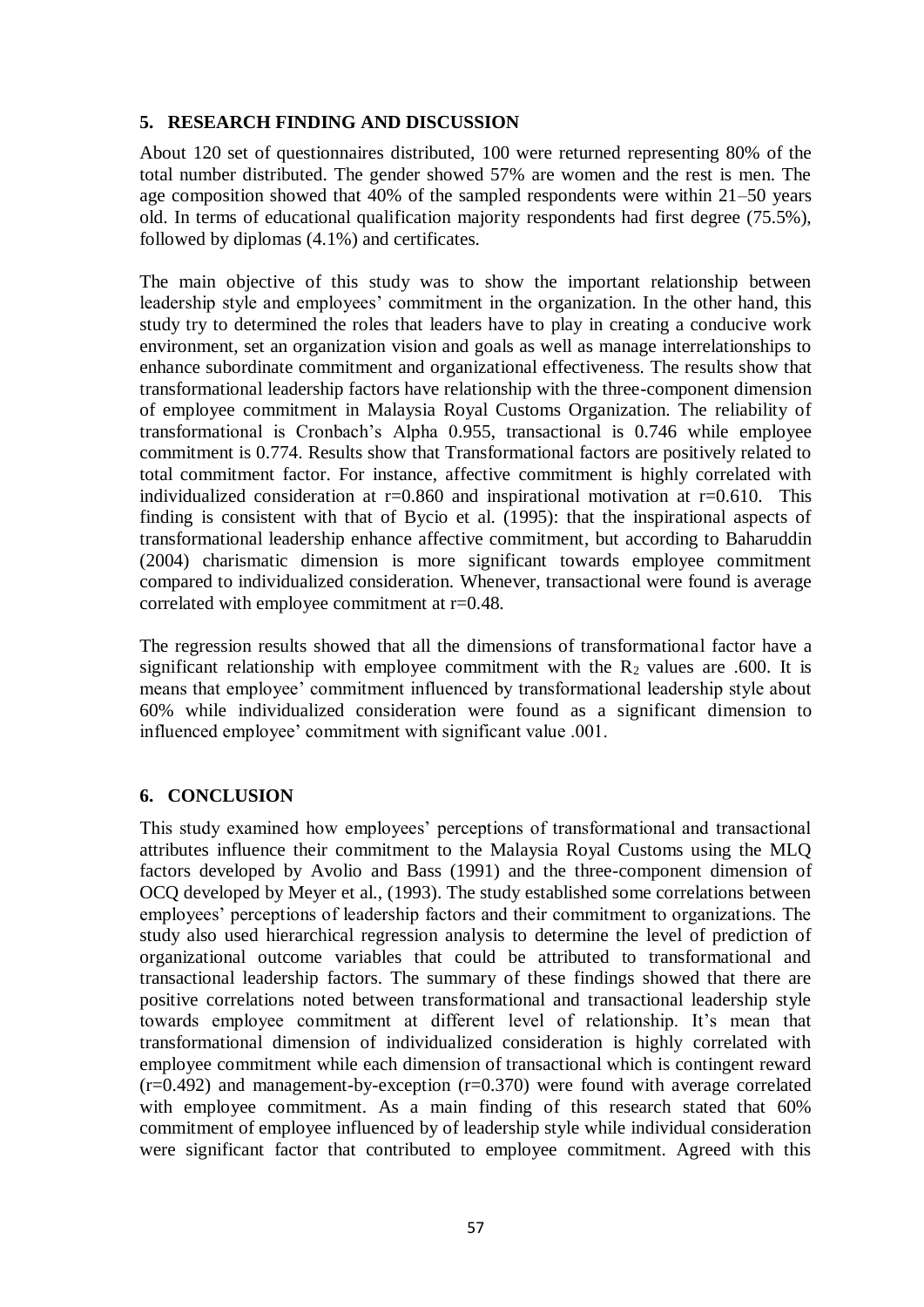findings, Roger (2008) stated that transformational style can influence employee behavior so that the behavior has a positive impact on the organization.

#### **REFERENCES**

- Adeyemi-Bello, T. (2003). The Impact of Leader Charecteristic on the Performance of Organizational Members: An Exploratory Study. *Work Study, 52*(6), 286-289.
- Ahmad Atory Hussain. (1986). *Tingkah laku Organisasi Dalam Pengurusan Moden*. Kuala Lumpur: Dewan Bahasa dan Pustaka.
- Baharudin Othman. (2004). *Gaya Kepimpinan Pemimpin dan Komitmen Pekerja di Jabatan Agama Islam Selangor.* Kertas Projek Sarjana Sains Pengurusan. Universiti Utara Malaysia.
- Bass, B. (1952). *Ultimate Criteria of Organizational Worth*. Personnel Psychology*, 5*, 157-173.
- Bass, B. M. (1985). *Leadership and Performance beyond Expectations.* New York: The Free Press.
- Bennett, H. (2002). *Employee Commitment: The Key to Absence Management in Local Government?* Leadership and Organization Development*,* 23(8), 430-441.
- Bernand, L. (1997). *Transformational Leadership in the UK Management Culture*. Leadership and Organization Development, 18(6), 283-289.
- Conger, J. A., Kanungo, R. N dan Menon, S. T. (2000). *Charismatic Leadership and Follower Effects.* Organization Behavior, 21, 747 - 767.
- Daft, R. (2003). *The Leadership Experience.* (Second Ed.). United State: Thomson South-Western.
- Deluga, Ronald J dan Souza, J. (1991). *The Effect of Transformational and Transactional Leadership Style on the Influencing Behavior*. Occupational and Organization Psychology, 64(1), 48-70.
- Dessler, G. (1993). *Winning Commitment*. New York: McGraw Hill.
- Flemming, P. L. (2009). *A Study of the Relationship between Transformational Leadership Traits and Organizational Culture Types in Improving Performance in Public Sector Organizations: A Caribbean Perspective.* Capella University.
- Gedney, C. R. (1999). *Leadership Effectiveness and Gender.* Unpublished Report, Air Command and Staff College, Air University, Alabama.
- Geogopulus, B.S dan Tannenbaum, A. S. (1957). A Study of Organizational Effectiveness. *American Sosiology Review, 22*, 534-540.
- Hapriza, Ashari, Ungku Norulkamar, Ungku Ahmad and Siti Aisyah Abd Rahman. (2005). K*omitmen Orgnanisasi Di Kalangan Staff Akademik: Hubungannya Dengan Tahap Stress.* Unpublished Research Vote No: 75045, Universiti Teknologi Malaysia.
- Jui Chen Chen dan Silverthone, C. (2004). *Leadership Effectiveness, Leadership Style and Employee Readiness*. Leadership and Organization Development, 26(4), 280 - 288.
- Kotter, J. P. (1996). *Leading Change: Why Transformation Efforts Fail*. Harvard Business School Press.
- Roger, C. (1993). *Effective Management*. CCH New Zealand Limited.
- Roger, G. (2006). *Theory and Practice of Leadership*: SAGE Publication.